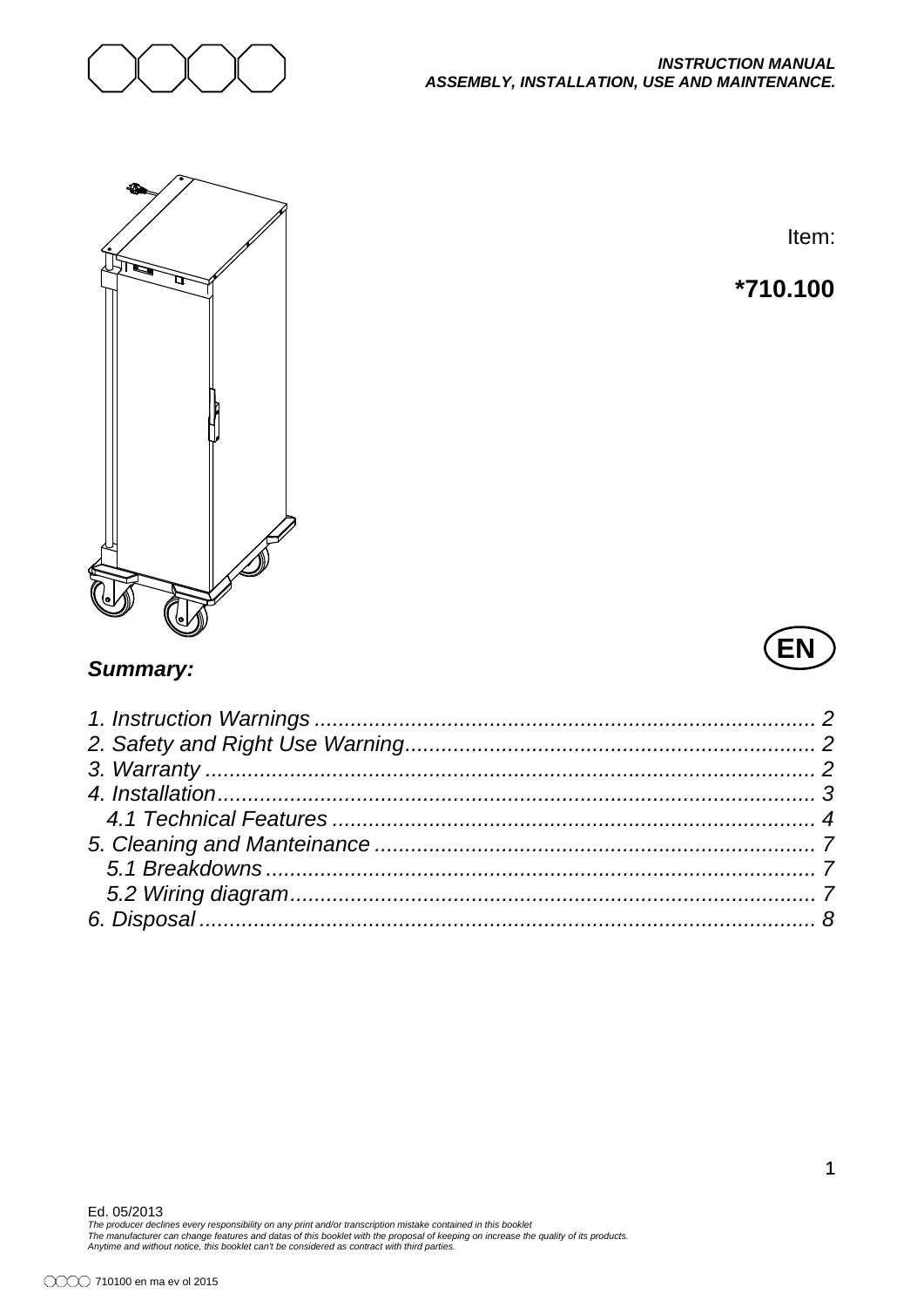

# **1. Instruction Warnings**

User has to hold the whole instructions. User must store up this document in case of use. Producer do not assume any responsibility for damages incurred due to the failure of improper use of this manual.

All measures in this manual are in mm

# **2. Safety and Right Use Warning**

This product meets the latest technological evolutions and current safety quidelines.



Trolley line **VEGA P**, object of this booklet, is projected to be in compliance with directives and field laws, in order to guarantee a safe and reliable product.

Any other use will be considered inapposit to the original destination. Producer do not assume any responsibility for damages caused by an improper use. Responsibility lies only on user.

A proper use also includes compliance with the instructions for use and installation and any additional documentation as well as the conditions of inspection and maintenance.

## **3. Warranty**

This product is designed and produced for a professional environment. Due to commercial and construction requirements, the manufacturer reserves the right to make changes in order to enhance the quality and use of product.

The manufacturer in compliance with European Community legislation, grants its products for 24 months. This quarantee does not include electrical parts, labor and all replacements related to an improper use of the good.

Any manipulation carried out automatically excludes the liability of the manufacturer. The products or parts to be replaced or repaired for unequivocal defects in workmanship and materials used must be in a "free port" at the offices of the producer, who after a careful inspection, will repair or replace them.

The repairs are carried out exclusively at the headquarters of the manufacturer, and none cost incurred by the customer for repairs will be refunded by the manufacturer unless expressly agreed.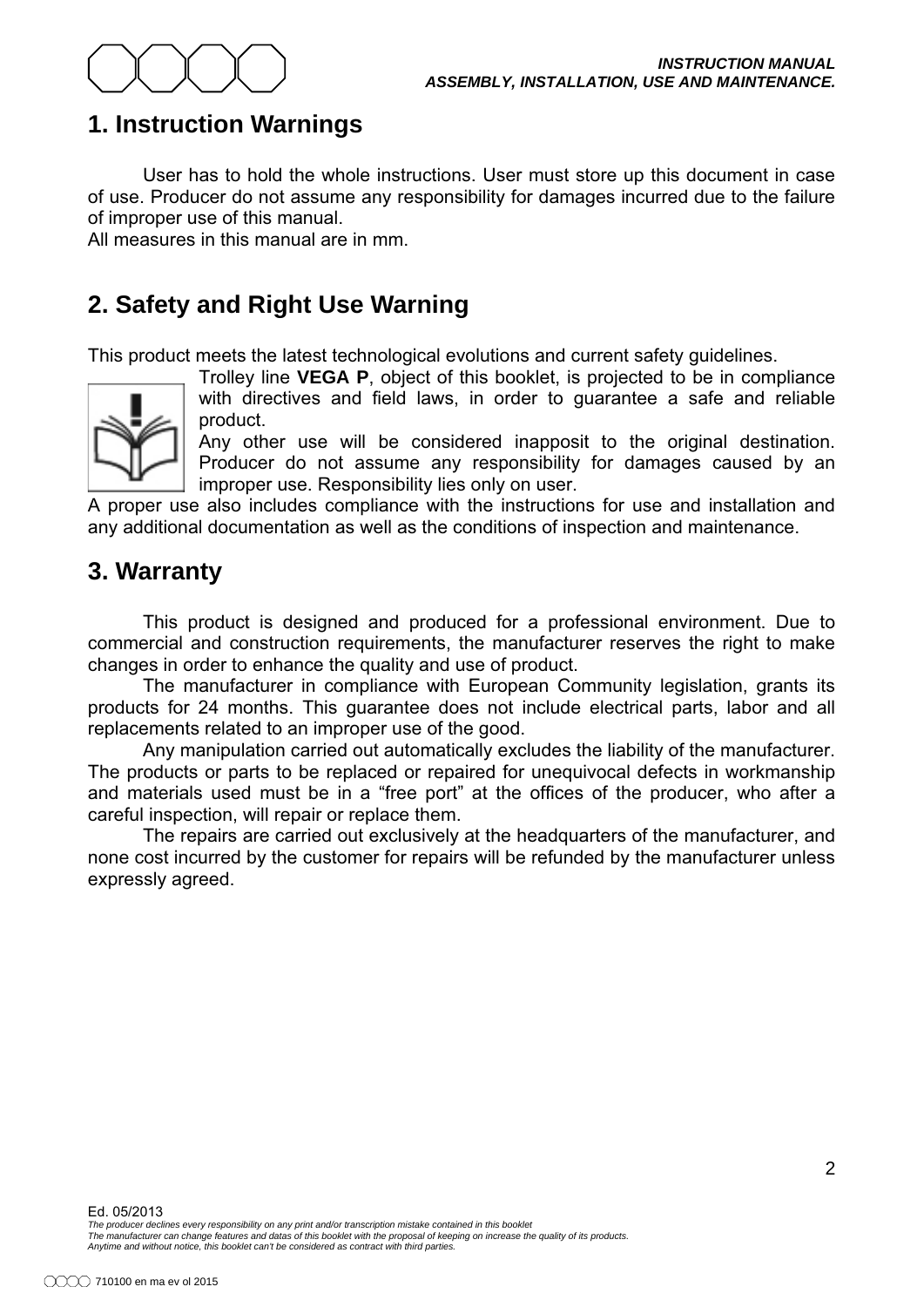

# **4. Installation**

This item is packed and shipped assembled. The manufacturer declines every responsibility of damage of someone or something caused by the failure to comply with the instructions of this manual.

Do not make any structural change to the trolley.

The elements composing the trolley (plastic, polyurethane foam, bubbole wrap, Styrofoam, cardboard and so on) must be kept away from children as potential sources of danger and must be collected and disposed off separately in accordance with local regulations.

The manufacturer declines every responsibility of damage of someone or something caused by the failure to comply with the instructions of this manual.

After the unpacking of the item from its packing, proceed by removing the adhesive plastic tape before sarting up the product. Any residual glue has to be removed carefully (do not use abrasive cleaners).

The device is designed to run on AC to the voltage specified on the technical data plate (located on the bottom of the tank).

The grounding line is marked by the colours yellow/green and must not be interrupted.

The device is provided with a cable in accordance with the CE regulations and with has CE and schuko plug (that can be replaced, when necessary, with a different plug, suitable for the specified wattage and in accordance to the current regulations and quidelines: when necessary, replace the provided cable with a new one with the same features).

#### **Before switching the applicance:**

- Check if the electrical system can withstand the appliance's load (WATT as indicated on the techical plate)
- Make sure that the electrical system is provided with ground connection according to the current norms and quidelines.
- Connect the device to the grounding network through a cable which has to be connected to the specified screw located on the external casing of the device itself.

#### **First service warnings:**



Some unpleasant smells and smoke could come out the appliance during the first use of the heated appliance because of the production traces of grease, FOR THE FIRST SERVICE TURN ON THE APPLIANCE (WITH **NOTHING INSIDE) AND LEAVE THE DOOR OPEN FOR SOME MINUTES,** in order to eliminate any residual that could affect the food inside.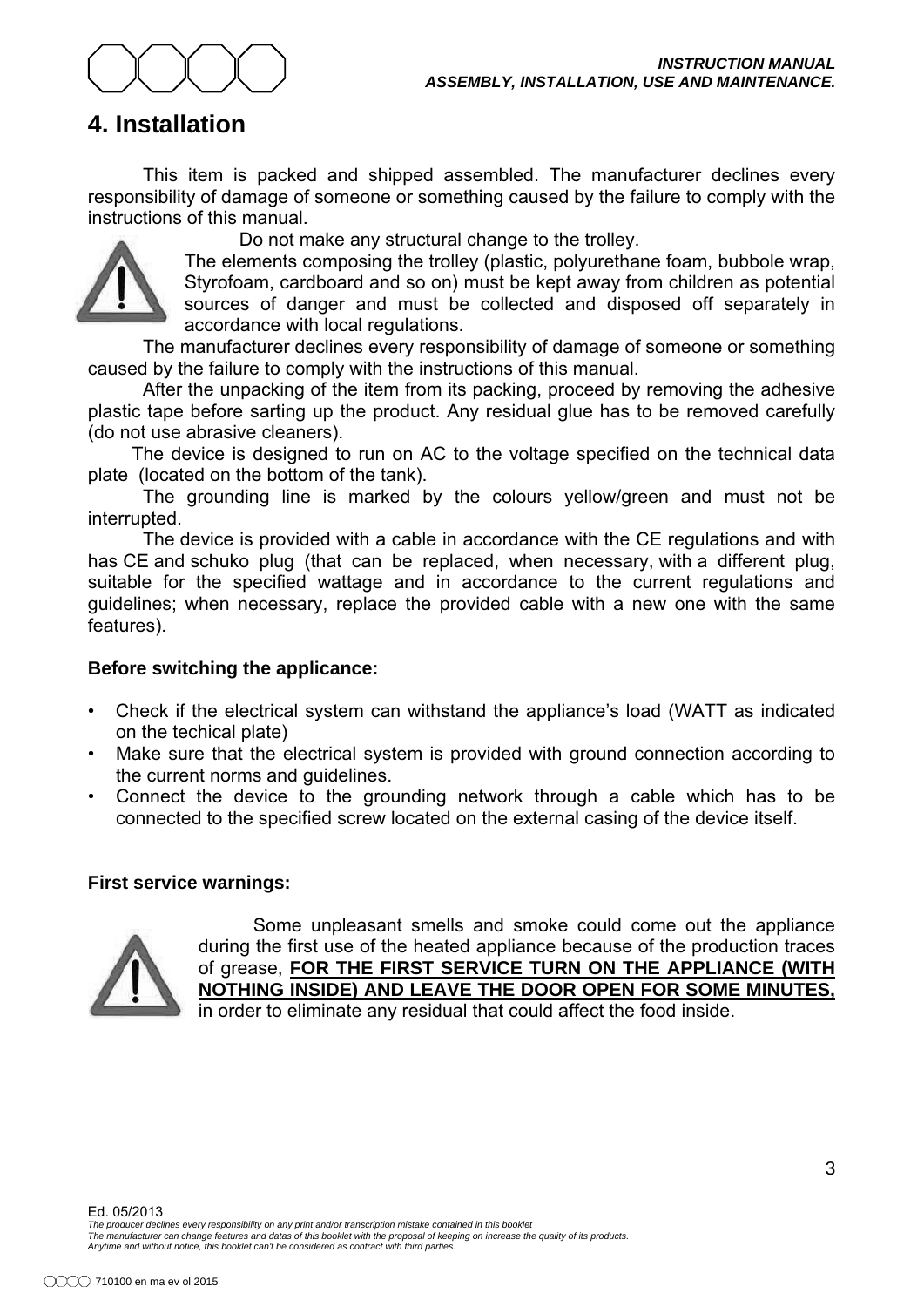

#### WARNING:



**Once turned on, the appliance will reach the desired temperature very quickly. In order to avoid any inconvenience, turn the device on only shortly before starting the service and turn it off shortly after the end. Do not make any structural change to the appliance.** 

## *4.1 Technical Features*

|                        | Vega GN 1/1 C16 1P + R               | Vega GN 1/1 L10 1P + R |
|------------------------|--------------------------------------|------------------------|
| <b>Heating element</b> | 2000 W                               | 2000 W                 |
| Power supply           | 230 V                                |                        |
| Temperature range      | 30-70℃*                              |                        |
| Guides                 | 16 shelves " $\mathbf{C}$ " anti tip | 10 shelves "L"         |
| Weight (Kg)            | 95                                   | 95                     |



WARNING: Once the thermostat reaches the max standard **temperature (75°C) set from the manufacturer, the i nside temperature**  will increase up to about 15°C (according to the situation, to the **quantity of product inside the appliance, etc…).** 

**This is not a defect but the result of the double insulated walls effect which retain the heat for a long time even when the heating element is no longer working.**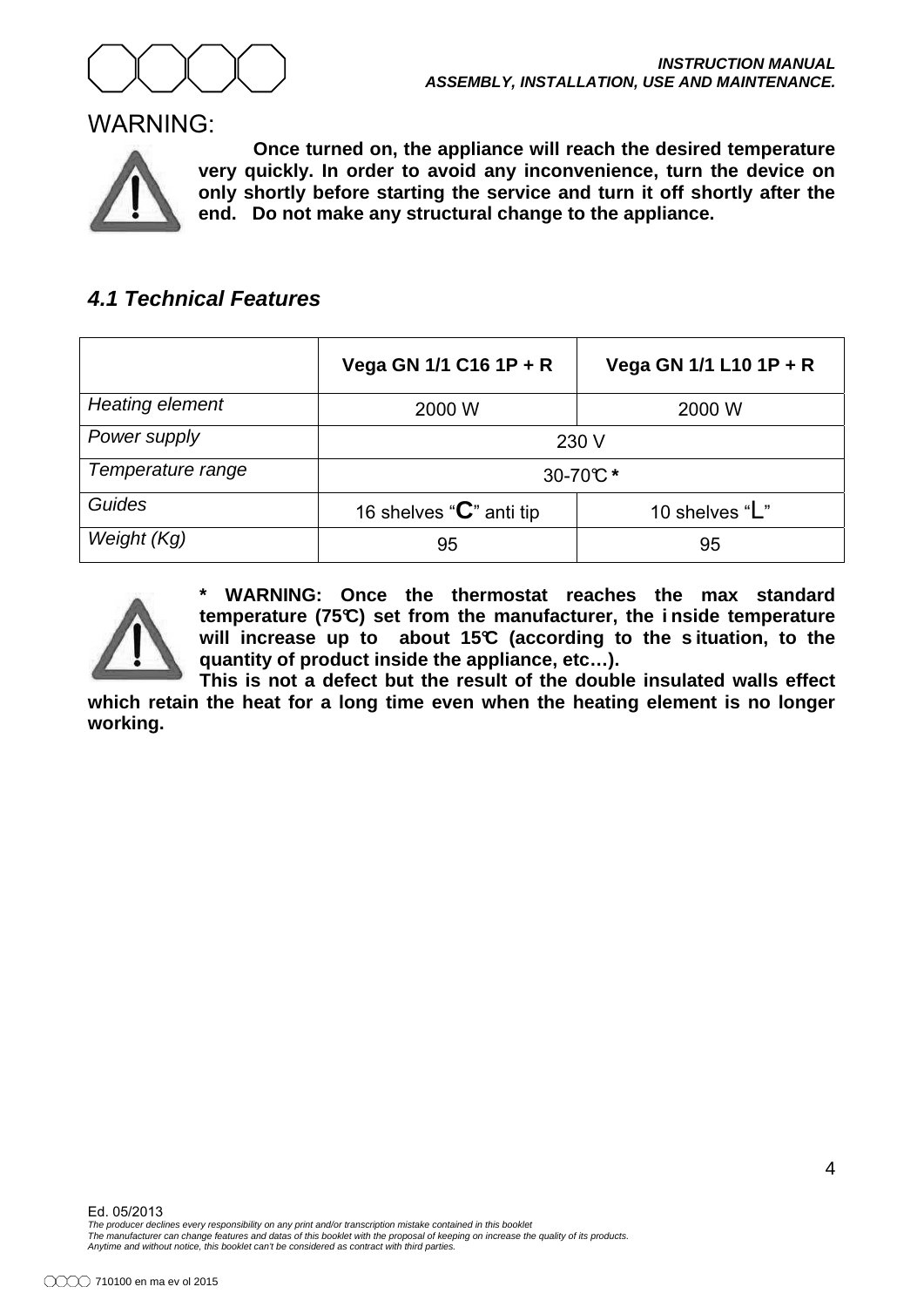

#### *INSTRUCTION MANUAL ASSEMBLY, INSTALLATION, USE AND MAINTENANCE.*



#### Ed. 05/2013

The producer declines every responsibility on any print and/or transcription mistake contained in this booklet<br>The manufacturer can change features and datas of this booklet with the proposal of keeping on increase the qua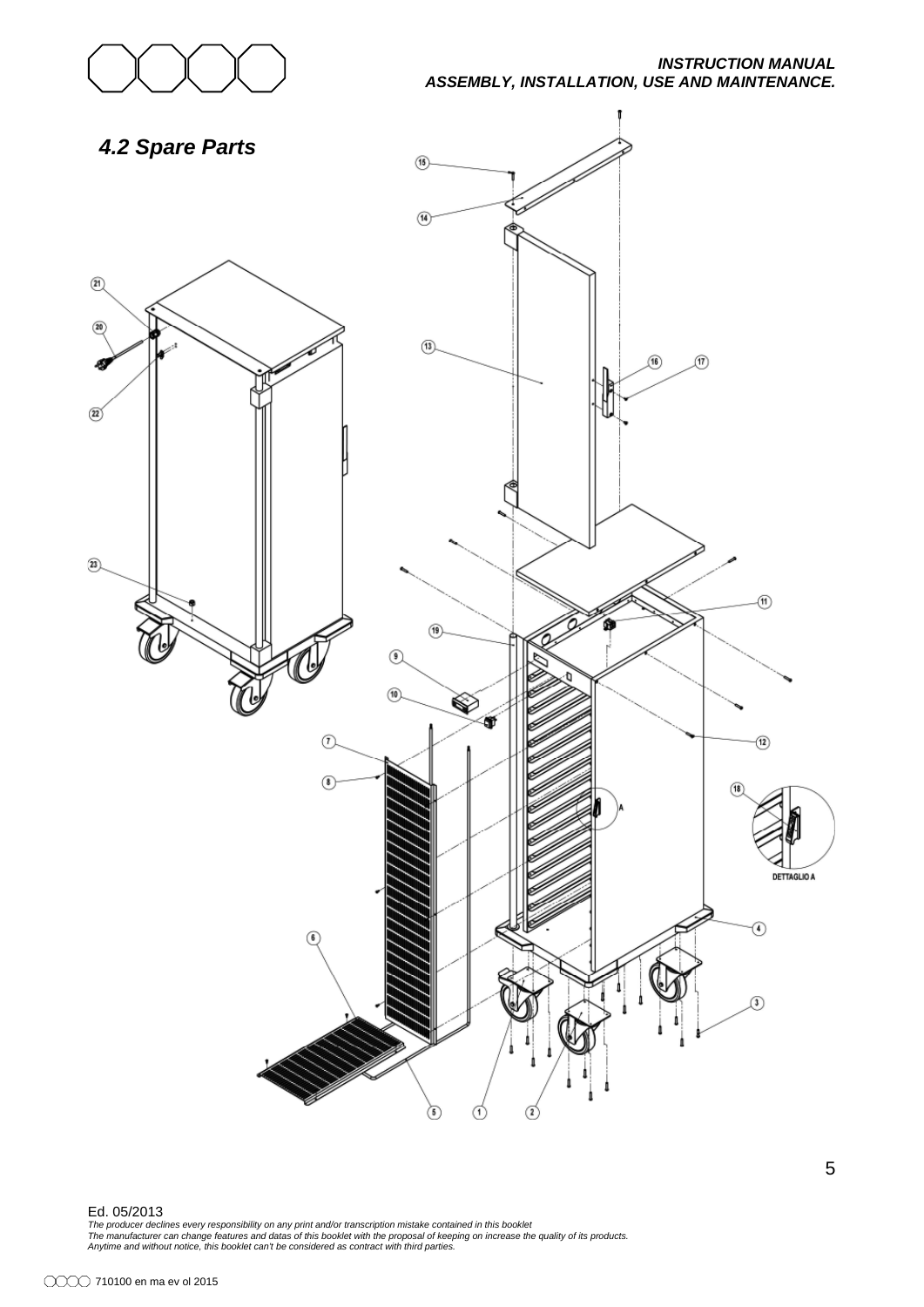

#### **VEGA GN 1/1 C16 1P + R – VEGA GN 1/1 L10 1P + R**

| Ref.           | Code          | <b>Quantity</b> | <b>Description</b>           |
|----------------|---------------|-----------------|------------------------------|
| 1              | <b>RF 160</b> | $\overline{2}$  | Castor with brake Ø160       |
| $\overline{2}$ | <b>RS 160</b> | $\overline{2}$  | Standard castor Ø160         |
| 3              |               | 16              | <b>Screws</b>                |
| 4              |               | 4               | Plastic bumpers              |
| 5              |               | 1               | Heating element W2000        |
| 6              |               | 1               | Horizontal grid              |
| $\overline{7}$ |               | 1               | Vertical grid                |
| 8              |               | 10              | Grid screws                  |
| $9\,$          |               | 1               | <b>Electronic thermostat</b> |
| 10             |               | 1               | Power switch                 |
| 11             |               | 1               | Safety Thermostat            |
| 12             |               | $\overline{7}$  | Top screws                   |
| 13             |               | 1               | Door                         |
| 14             |               | 1               | Push handle bracket          |
| 15             |               | $\overline{2}$  | Push handle bracket screws   |
| 16             |               | 1               | Door handle                  |
| 17             |               | $\overline{2}$  | Door handle screws           |
| 18             |               | 1               | Cricchetto serratura         |
| 19             |               | $\overline{2}$  | Push handle                  |
| 20             |               | 1               | Schuko cable                 |
| 21             |               | 1               | Cable gland                  |
| 22             |               | 1               | Cable clamp                  |
| 23             |               | 1               | Doorstopper                  |

#### **THE MANUFACTURER'S RESPONSABILITY AND THE PRODUCT'S WARRANTY WILL BE CONSIDER VOID AGAINST ANY MANIPULATION MADE BY THE USER.**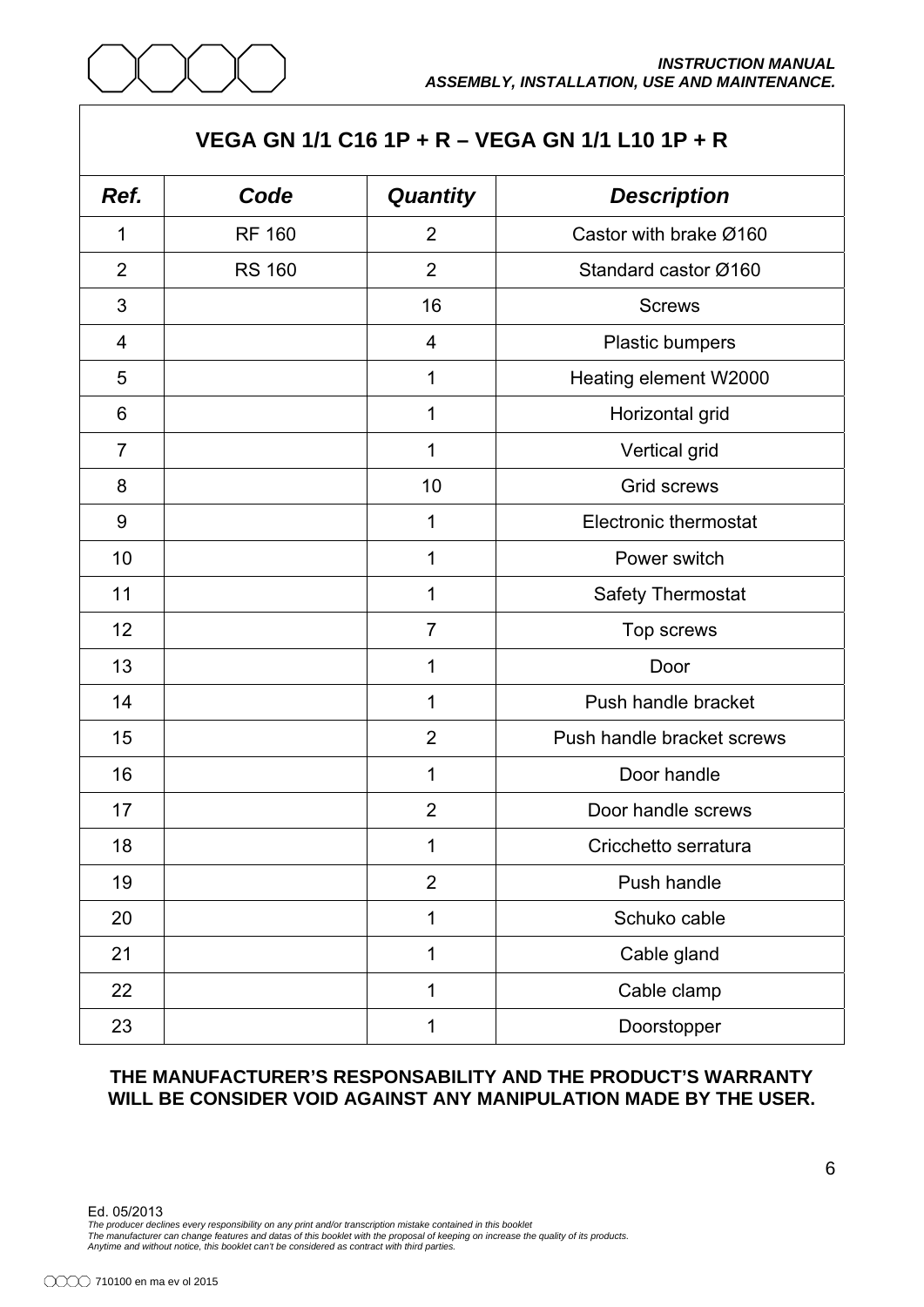

# **5. Cleaning and Manteinance**



WARNING:

**Before any cleaning operation unplug the device from the electrical system. Never wash the appliance with water jets in order to prevent water seepage inside the electrical components.** 



#### **Before any cleaning operation wait for the appliance to be cooled down (wait at least one hour from the end of the service).**

The thermic trolley should be cleaned with specific cleansers for stainless steel. The trolley is supplied with a safety thermostat set to 150°C, which works in case of malfunction of the electronic thermostat. To reset the system following an interruption due to the safety thermostat, unscrew the top (see n.12 page 5) and push the red button on it.

## *5.1 Breakdowns*

| <b>Problem</b><br><b>Possible reasons</b> |                               | <b>Solutions</b>                                                        |
|-------------------------------------------|-------------------------------|-------------------------------------------------------------------------|
| The trolley does not<br>heat up           | Power cut                     | Check the power presence<br>in the electricity network.                 |
|                                           | The heating element is burned | Contact the retailer                                                    |
|                                           | The thermostat is broken      | Contact the retailer                                                    |
|                                           | The power switch is broken    | Contact the retailer                                                    |
|                                           | The power cable is worned-out | Replace the cable with a<br>new one with the same<br>technical features |

## *5.2 Wiring diagram*

| Ref.       | <b>Description</b>                 |
|------------|------------------------------------|
| TS         | <b>Safety Thermostat</b>           |
| E-TH       | <b>Electronic Thermostat</b>       |
| <b>SON</b> | <b>Probe Electronic Thermostat</b> |
| <b>RES</b> | <b>Heating Element</b>             |